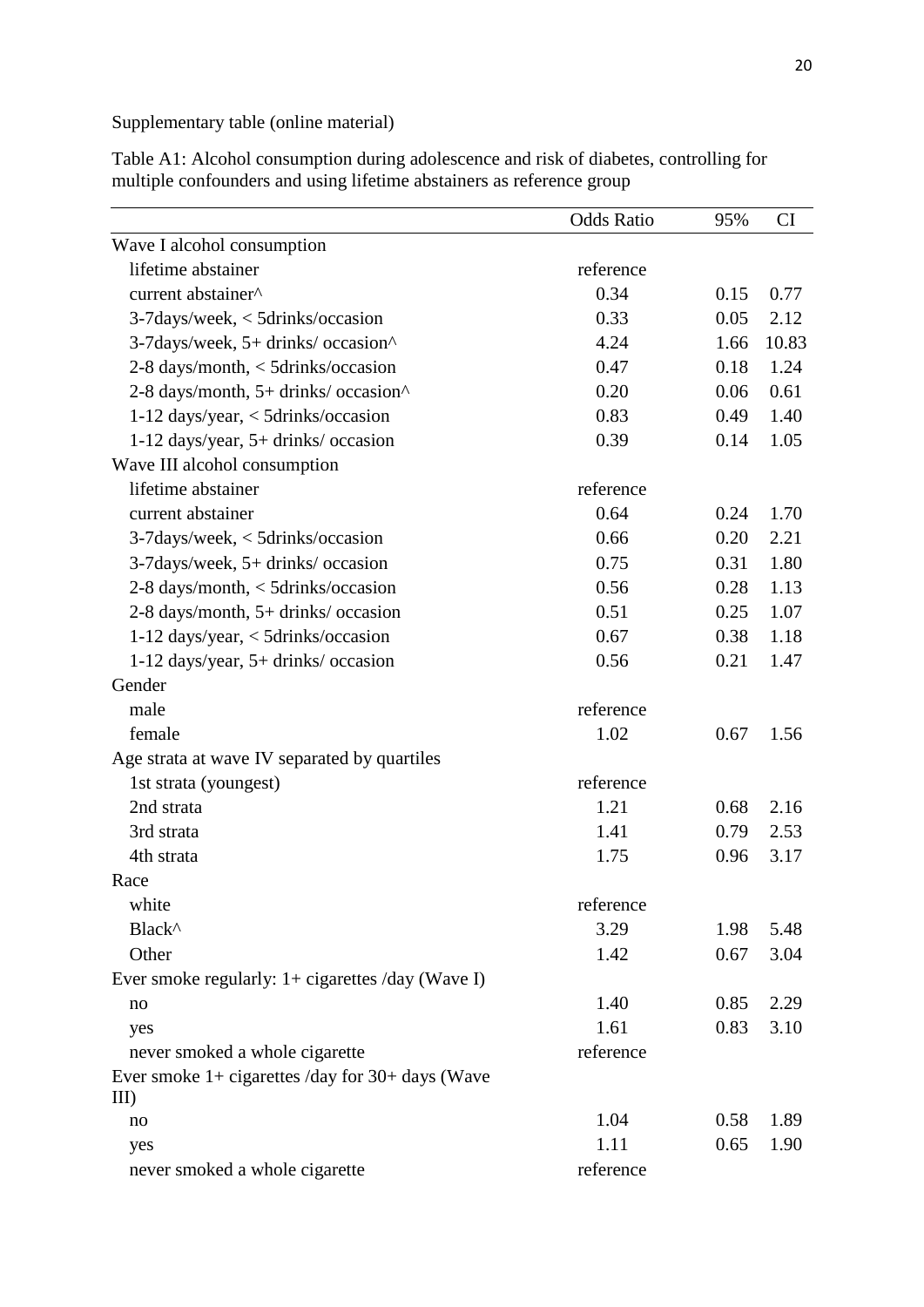| $<$ 25<br>reference<br>$25 - 29$ ^<br>1.88<br>1.12<br>3.16<br>$30 - 34$ ^<br>3.12<br>1.82<br>5.33 |  |  |  |  |
|---------------------------------------------------------------------------------------------------|--|--|--|--|
|                                                                                                   |  |  |  |  |
|                                                                                                   |  |  |  |  |
|                                                                                                   |  |  |  |  |
| $35+^{\circ}$<br>3.78<br>2.19<br>6.52                                                             |  |  |  |  |
| Biological mother had diabetes                                                                    |  |  |  |  |
| N <sub>o</sub><br>reference                                                                       |  |  |  |  |
| 1.27<br>Yes<br>0.52<br>3.10                                                                       |  |  |  |  |
| Don't know<br>0.52<br>4.03<br>1.45                                                                |  |  |  |  |
| Biological father had diabetes                                                                    |  |  |  |  |
| reference<br>N <sub>o</sub>                                                                       |  |  |  |  |
| Yes<br>1.88<br>3.68<br>0.96                                                                       |  |  |  |  |
| Don't know<br>0.73<br>1.39<br>2.66                                                                |  |  |  |  |
| Father's alcohol consumption in the past 12 months                                                |  |  |  |  |
| (Wave I)                                                                                          |  |  |  |  |
| Never <sup>^</sup><br>2.29<br>1.18<br>4.45                                                        |  |  |  |  |
| reference<br>$\leq$ 1/month                                                                       |  |  |  |  |
| 1.51<br>2-3 days/month<br>0.62<br>3.68                                                            |  |  |  |  |
| 1-2 days/week<br>1.70<br>0.81<br>3.57                                                             |  |  |  |  |
| 3-7 days/week<br>2.10<br>0.91<br>4.88                                                             |  |  |  |  |
| not living with father<br>1.77<br>0.91<br>3.44                                                    |  |  |  |  |
| Mother's alcohol consumption in the past 12 months                                                |  |  |  |  |
| (Wave I)                                                                                          |  |  |  |  |
| 0.86<br>1.38<br>0.54<br>never                                                                     |  |  |  |  |
| reference<br>$\epsilon = 1/m$ onth                                                                |  |  |  |  |
| 0.34<br>0.85<br>2-3 days/month<br>0.14                                                            |  |  |  |  |
| 1-2 days/week<br>0.69<br>0.30<br>1.60                                                             |  |  |  |  |
| 3-7 days/week<br>1.15<br>0.34<br>3.88                                                             |  |  |  |  |
| Not living with mother<br>0.79<br>0.23<br>2.77                                                    |  |  |  |  |
| Urbanity of residential area (Wave I)                                                             |  |  |  |  |
| Urban<br>reference                                                                                |  |  |  |  |
| 1.39<br>not urban<br>0.90<br>2.13                                                                 |  |  |  |  |
| Median household income of residential area by quartiles (Wave I)                                 |  |  |  |  |
| reference<br>1st strata (lowest)                                                                  |  |  |  |  |
| 1.28<br>0.77<br>2nd strata<br>2.14                                                                |  |  |  |  |
| 3rd strata<br>1.22<br>2.22<br>0.67                                                                |  |  |  |  |
| 4th strata<br>1.14<br>0.58<br>2.24                                                                |  |  |  |  |

 $\gamma$ <sub>p</sub> value < 0.05